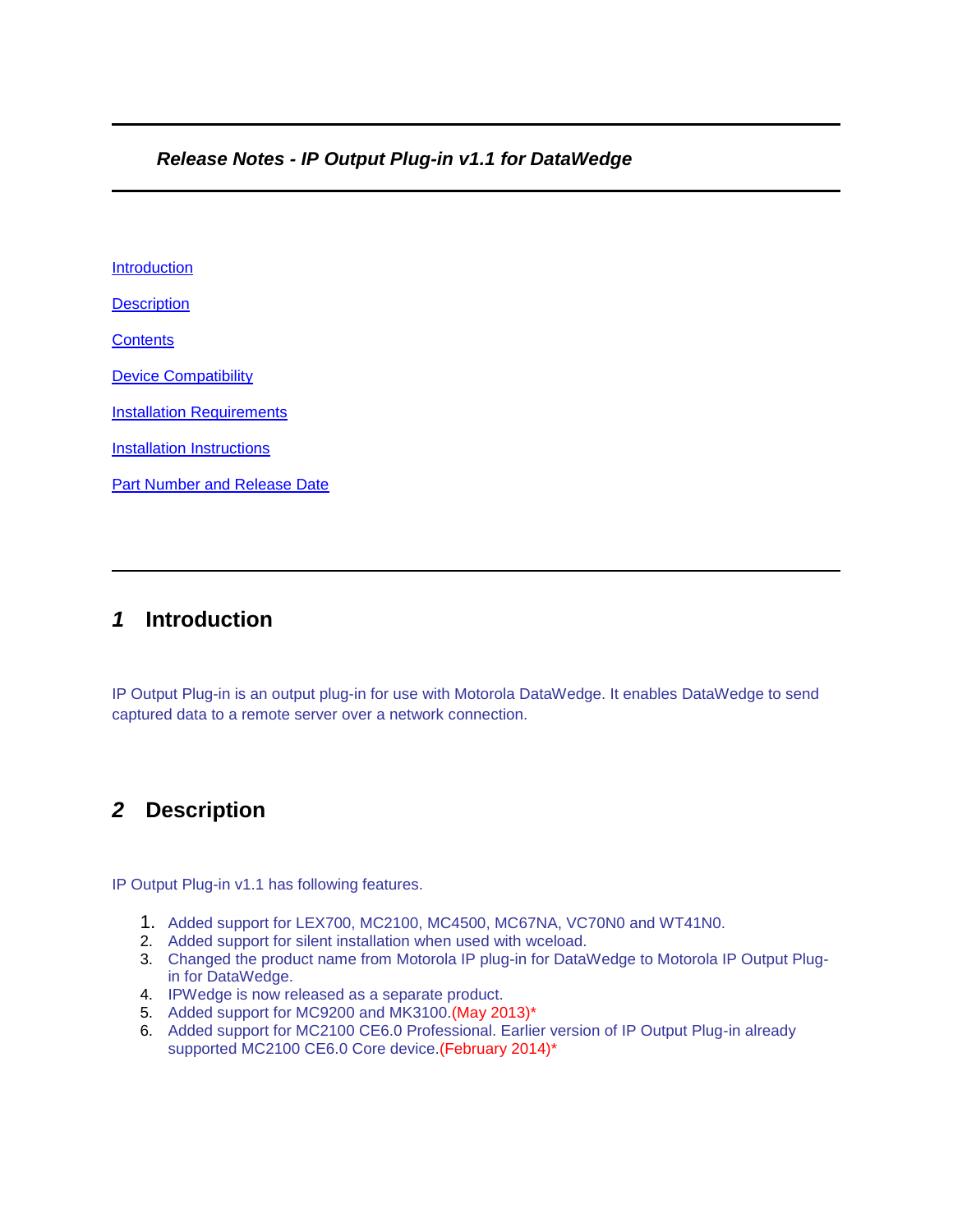\* New device approval has been received for this package. The approval did not require any software changes. If you already installed the package, there is no need to download and install it again.

## *3* **Contents**

The download package for Motorola IP Output Plug-in for DataWedge consists of the following components...

1. IPOutputPlugin010105.zip

The **IPOutputPlugin.msi** file contained in **IPOutputPlugin010105.zip** installs the following components on the PC.

| <b>COMPONENT</b>            | <b>Folder</b>            | <b>DESCRIPTION</b>                                                                                                  |
|-----------------------------|--------------------------|---------------------------------------------------------------------------------------------------------------------|
| Readme.htm                  | <b>Install Dir</b>       | Readme for IP Output Plug-in.                                                                                       |
| IP Output Plug-in Guide.chm | <b>Install Dir</b>       | IP Output plug-in help file.                                                                                        |
| IPPluginInstaller.exe       | <b>Install Dir</b>       | Application to deploy IP Output Plug-in to the Motorola<br>mobile device.                                           |
| IPOutputPlugin.cab          | <b>Install Dir Setup</b> | Cabinet file which will be deployed IP Output plug-in in<br>the Motorola mobile computer.                           |
| <b>DataWedge</b>            | <b>Install Dir Setup</b> | Folder containing binaries to be copied in order to<br>manually install IP Output Plug-in to use with<br>DataWedge. |
| <b>IPPlugin.ini</b>         | <b>Install Dir\INI</b>   | ini file used by the CEAppMgr.exe to deploy<br>DataWedge to Motorola mobile devices.                                |

The **IPPlugin.cab** file installs the following components when run on a mobile device.

| <b>COMPONENT</b>   | <b>Folder</b>     | <b>DESCRIPTION</b>                                                                                      |
|--------------------|-------------------|---------------------------------------------------------------------------------------------------------|
| IPOutputPlugin.dll | DataWedge\Plugins | IP Output Plug-in dll copied in to Plugins folder in the<br>DataWedge folder.                           |
| dwui_ip.xml        | DataWedge\DWUI    | IP Output Plug-in configuration ui xml which copies to<br>the DWUI folder in the DataWedge root folder. |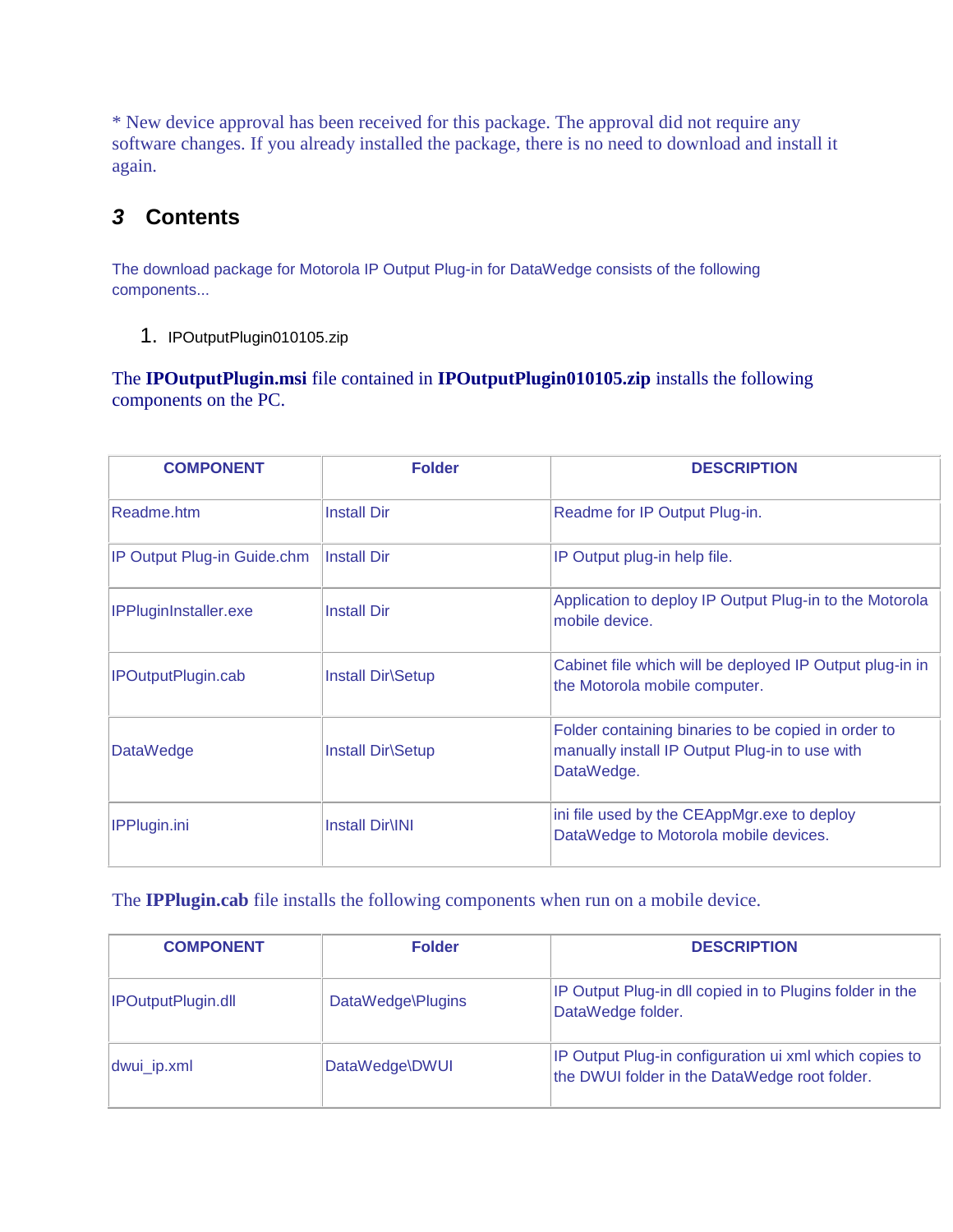| ip.js                    | DataWedge\DWUI | IP Output Plug-in configuration ui script which copies to<br>the DWUI folder in the DataWedge root folder. |  |  |
|--------------------------|----------------|------------------------------------------------------------------------------------------------------------|--|--|
| <b>IPPluginSetup.dll</b> | InstallDir     | IP Output Plug-in setup dll.                                                                               |  |  |

# *4* **Device Compatibility**

IP Output Plug-in v1.1 for DataWedge has been approved for use with following Motorola Solutions mobile computers.

| <b>Device</b> | <b>Win CE</b><br>5.0 | <b>Win CE</b><br>6.0 | <b>Win CE 7.0</b> | <b>Win Mobile</b> | <b>Win Mobile</b> | <b>Win Mobile</b> |
|---------------|----------------------|----------------------|-------------------|-------------------|-------------------|-------------------|
|               |                      |                      |                   | $5.0$             | 6.1               | 6.5               |
| <b>ES400</b>  |                      |                      |                   |                   |                   | $\star$           |
| <b>LEX700</b> |                      |                      |                   |                   |                   | $\star$           |
| <b>MC17</b>   | $\star$              |                      |                   |                   |                   |                   |
| MC2100        |                      | $\star$              |                   |                   |                   |                   |
| MC4500        |                      |                      |                   |                   |                   | $\star$           |
| <b>MC55</b>   |                      |                      |                   |                   | $\star$           | $\star$           |
| <b>MC55A0</b> |                      |                      |                   |                   |                   | $\star$           |
| <b>MC55N0</b> |                      |                      |                   |                   |                   | $\star$           |
| <b>MC65</b>   |                      |                      |                   |                   |                   | $\star$           |
| MC67NA        |                      |                      |                   |                   |                   | $\star$           |
| <b>MC70</b>   |                      |                      |                   | $\star$           | $\star$           |                   |
| <b>MC75</b>   |                      |                      |                   |                   | $\star$           | $\star$           |
| MC75A         |                      |                      |                   |                   |                   | $\star$           |
| MC3000        | $\star$              |                      |                   |                   | $\star$           |                   |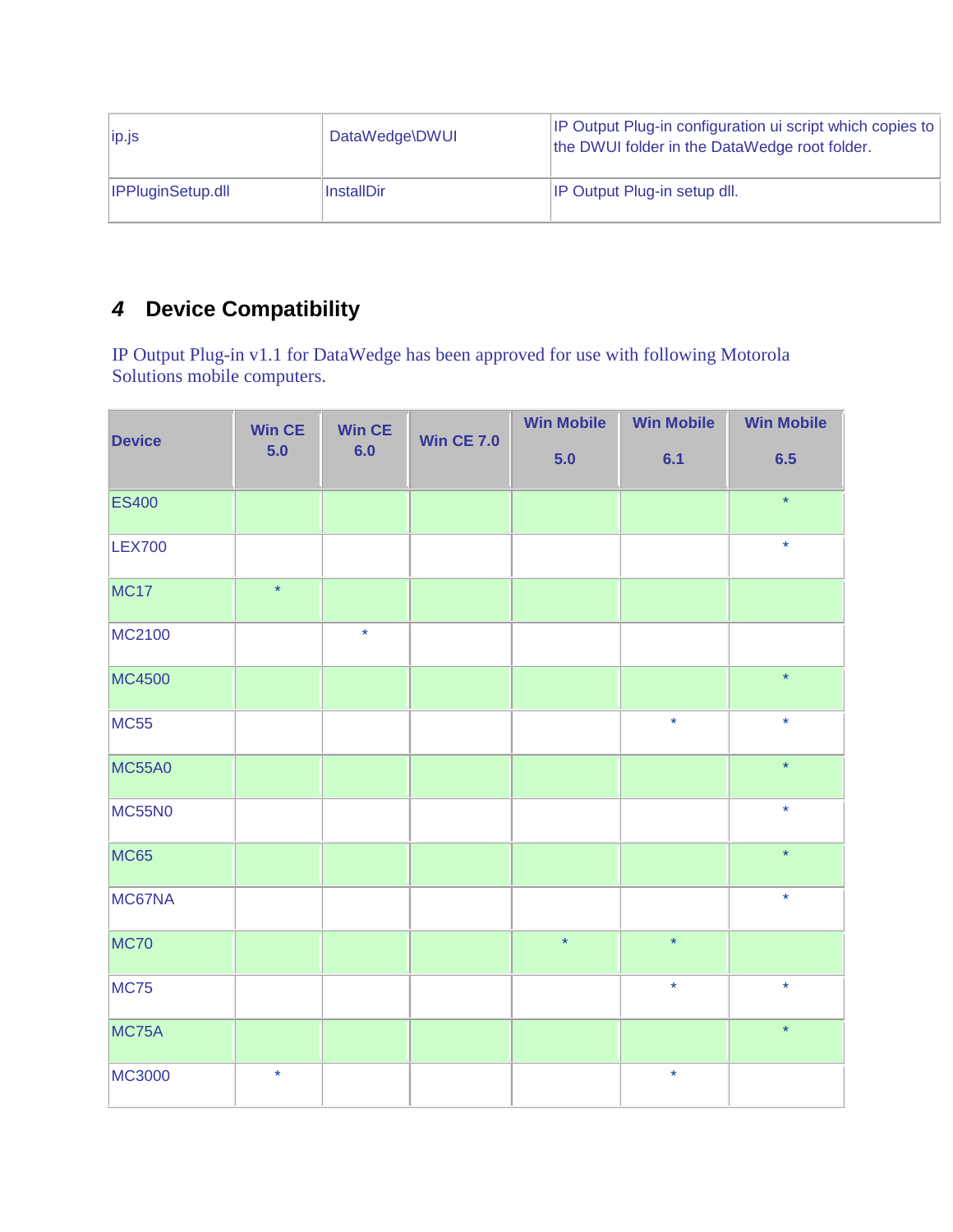| MC3100        |         | $\star$ |         |         | $\star$ | $\star$ |
|---------------|---------|---------|---------|---------|---------|---------|
| MC9090        | $\star$ |         |         | $\star$ | $\star$ |         |
| MC9190        |         | $\star$ |         |         |         | $\star$ |
| MC9200        |         |         | $\star$ |         |         | $\star$ |
| <b>MC9500</b> |         |         |         |         | $\star$ | $\star$ |
| <b>MK3000</b> | $\star$ |         |         |         |         |         |
| <b>MK3100</b> |         |         | $\star$ |         |         |         |
| <b>MK4000</b> | $\star$ |         |         |         |         |         |
| <b>MK500</b>  | $\star$ |         |         |         |         |         |
| <b>VC5090</b> | $\star$ |         |         |         |         |         |
| <b>VC6090</b> |         |         |         |         | $\star$ | $\star$ |
| VC70N0        |         |         | $\star$ |         |         |         |
| <b>WT4090</b> | $\star$ |         |         |         |         |         |
| <b>WT41N0</b> |         |         | $\star$ |         |         |         |

### *5* **Installation Requirements**

The following software must be installed prior to using IP Output Plug-in v1.1.

- Microsoft Windows XP, Microsoft Windows Vista or Microsoft Windows 7 Operating Systems.
- Microsoft ActiveSync 4.5 or higher for Windows XP or Mobile Device Center for Windows Vista and Windows 7.
- Before installing IP Output Plug-in on the mobile computer, ensure Motorola DataWedge 3.3 or higher is installed on the mobile computer first.

## *6* **Installation Instructions**

IP Output Plug-in v1.1 installation instructions.